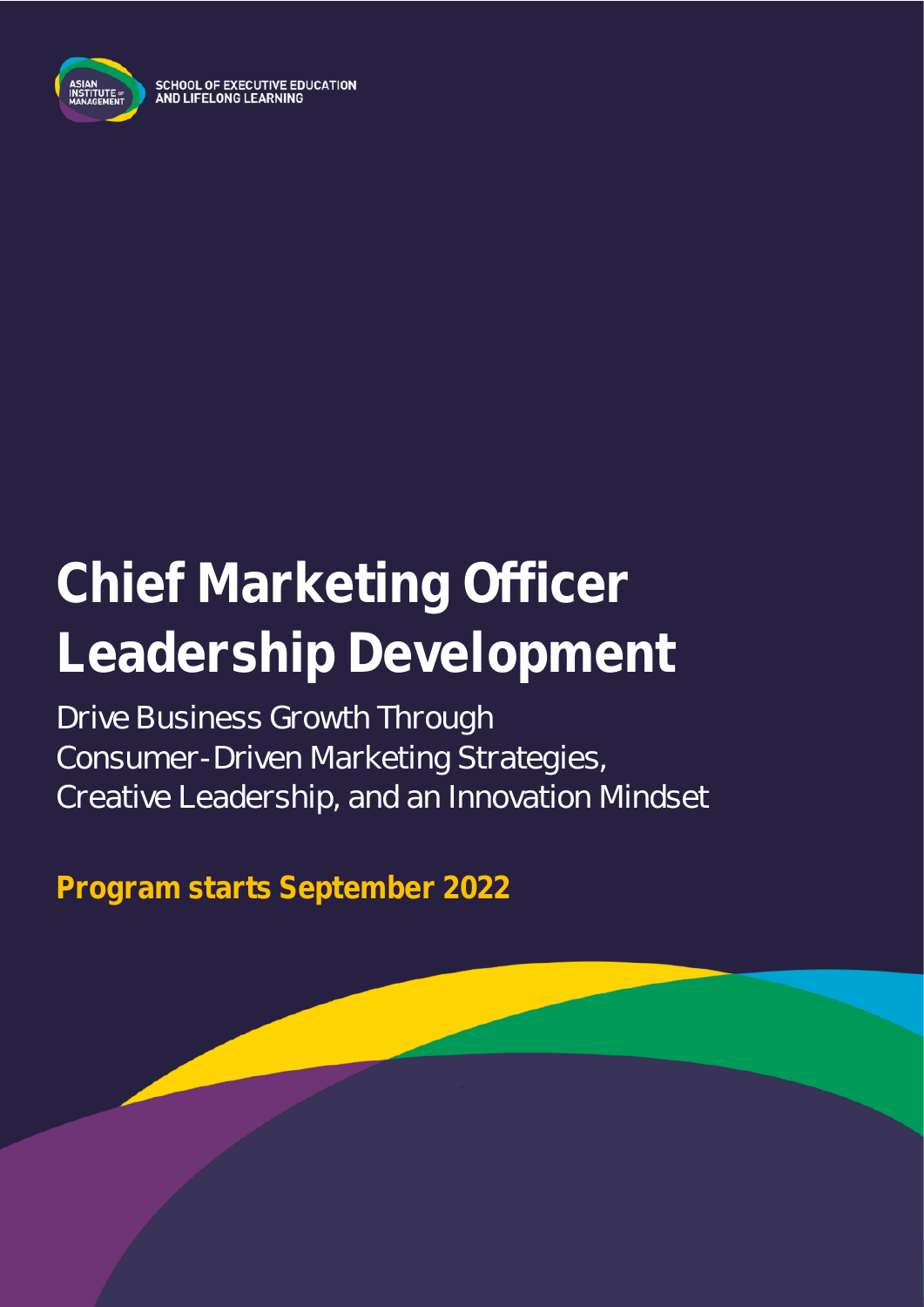

### **ONLINE CERTIFICATE PROGRAM Chief Marketing Officer Leadership Development**

Drive Business Growth Through Consumer-Driven Marketing Strategies, Creative Leadership and an Innovation Mindset

**OVERVIEW**

**\_\_\_**

Today's business environment is volatile, uncertain, complex, and ambiguous (VUCA). Coupled with the digital era's breakthrough technologies, social media, and ease of access to information and big consumer data, new consumption patterns and emerging consumer behaviors have shifted the way companies must develop and market their products and services.

Across all industries, a world-class and responsive marketing organization needs to continuously identify consumer trends and market shifts to spur new business or product innovation that address customers' evolving needs. This is why the Chief Marketing Officer's development is crucial. They must lead their organization's data-driven approach to consumer-centric strategies by using the latest market research methodologies and data analytics. They need to drive innovation and leverage the latest digital platforms to implement new ways of acquiring, managing, and retaining customers and creating different marketing models - from digital marketing to ecommerce, online sales, and social media marketing.

This program will develop top-notch Chief Marketing Officers who can build an outstanding marketing enterprise with solid core competence to drive business growth and profitability in an ever-changing business environment. Participants will learn how to lead trendy and relevant marketing campaigns, create strategies for new business and product designs, acquire new customers, and manage customer relationships. They will develop their capabilities for creative leadership and adapt a future-thinking mindset needed for business success in today's ultra-competitive marketplace.

#### **PROGRAM SCHEDULE**

**12 Half days BATCH 1: September 6 to October 13, 2022**

September 6, 8, 13, 15, 20, 22, 27, 29, October 4, 6, 11, 13, 2022

1:30 AM to 5:00 PM (GMT+08) on all dates

**BATCH 2: April 26 to May 24, 2023**

April 26, 28, May 3, 5, 8, 10, 12, 15, 17, 19, 22, 24 ,2023

5:30 PM to 9:00 PM (GMT +08) on all dates

**PROGRAM FORMAT** Live Online

#### **PROGRAM FEES**

PHP 75,000.00 or USD 1,500.00\* \*Based on USD 1 = PHP 50. The prevailing exchange rate at the date of payment may apply.

Let us know if you are interested to avail of early bird/group discount or discuss payment terms.

**Alumni status will be granted upon completion of the program**

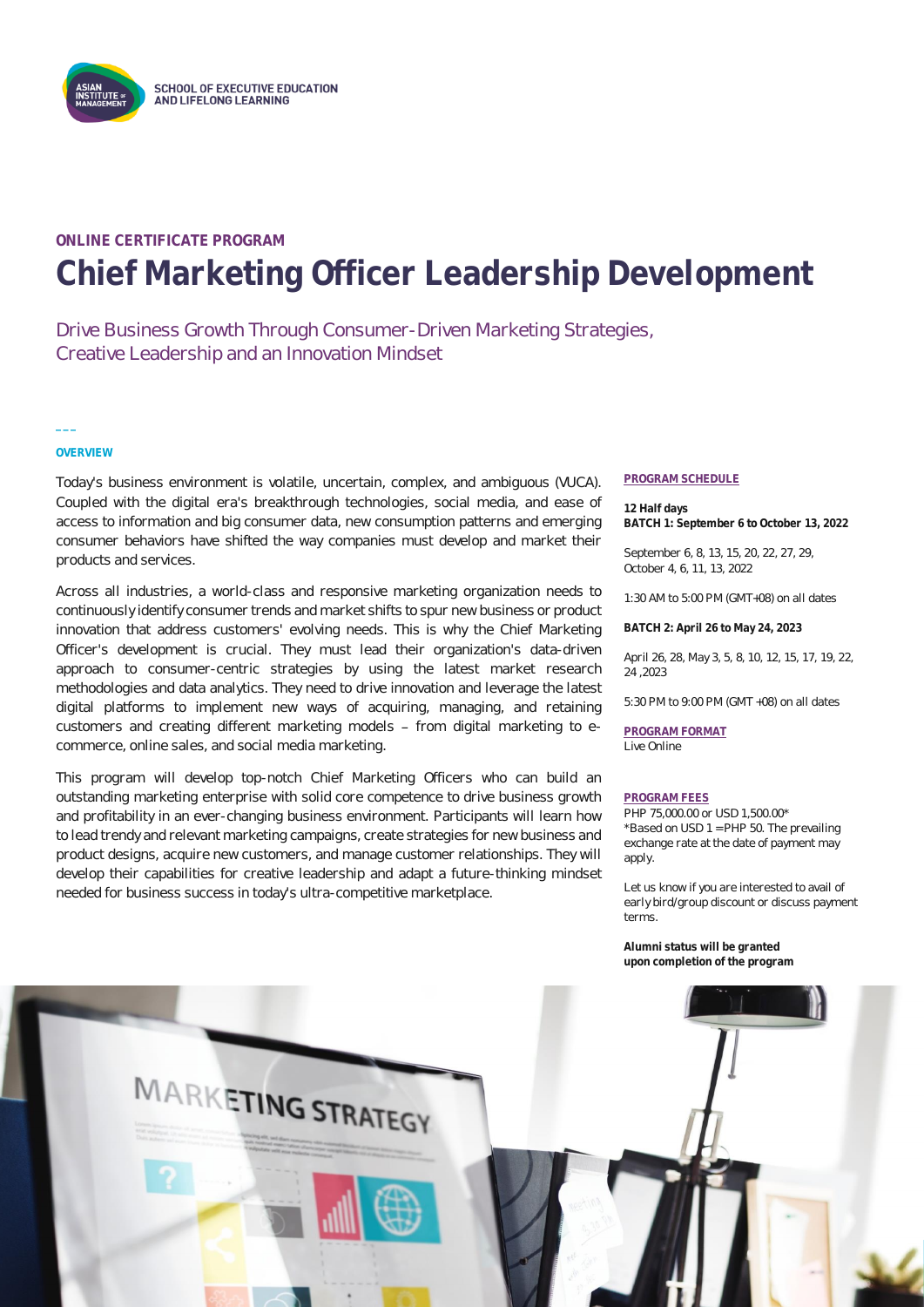

#### **PROGRAM OBJECTIVES**

This interactive online leadership program aims to develop top-notch Chief Marketing Officers who can drive business growth through creative leadership and adaptive, data-driven, and consumer-centric marketing strategies.

The program aims to:

- Prepare and develop current marketing managers to be future-ready Chief Marketing Officers
- Enhance creative leadership skills and instill a future-thinking mindset needed of a 21<sup>®</sup> Century Chief Marketing Officer
- Teach the latest principles and framework to create and develop a world-class marketing organization
- Introduce new concepts on marketing analytics, design thinking, business model innovation, and digital marketing
- Strengthen the participant's business acumen and decision-making capabilities

By joining the program, participants will be able to apply new knowledge in their current positions and responsibilities immediately.

#### **KEY BENEFITS**

**Well-Structured Program and World-Class Faculty**

The online program offers a venue for high-impact learning with real-time, experiential, and interactive online sessions. Participants will learn from AIM's world-class faculty and its network of industry leaders and practitioners.

**Creative Leadership and Innovation Mindset**

The program fosters the creative leadership and innovation of high-potential marketing leaders. They will achieve a greater perspective and adopt a future-thinking mindset, making them better marketers in their industry who creatively address consumer wants needs.

#### **Improved Leadership and Organizational Performance**

The program provides a framework to understand and apply design thinking concepts, customer insight strategy, customer relations management, business model innovation, and digital marketing in actual work settings. It will teach participants innovative approaches to their marketing tasks and activities, leading to improved performance.

#### **WHO SHOULD ATTEND**

**Current and Aspiring Chief Marketing Officers, Marketing Managers, Brand Managers, and Product Managers** who want to develop themselves to be top-notch marketers

**Entrepreneurs and Business Owners** who want to manage their business better by strengthening their marketing knowledge



#### **FOR INQUIRIES:**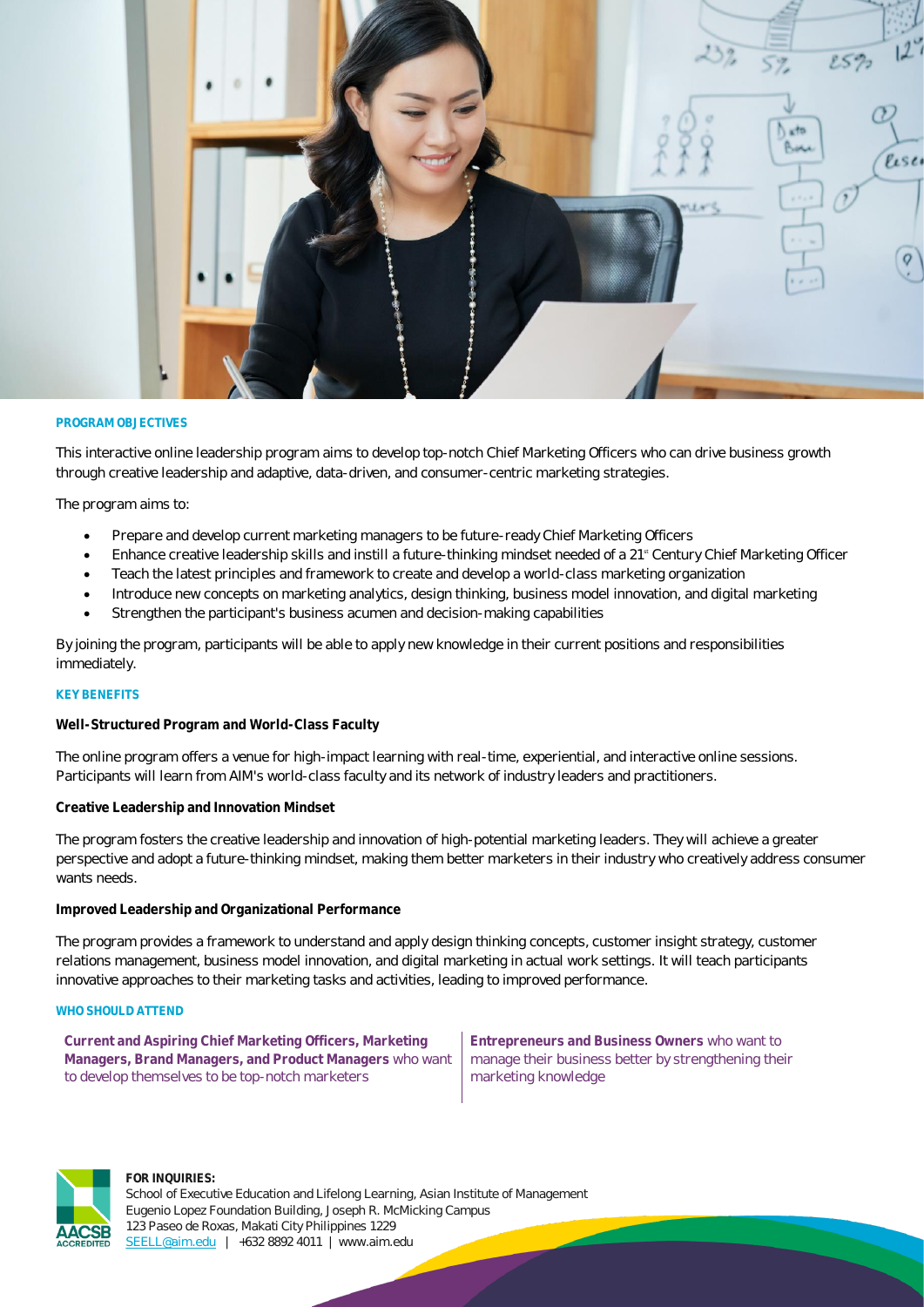

#### **WHAT YOU WILL LEARN**

### **PROGRAM LEARNING CONTENT**



**With One-on-One Executive Coaching**

- **MODULE A: Creative Leadership and the Role of the Chief Marketing Officer**
- **MODULE B: Creativity and Innovation**
- **MODULE C: Customer Insight Strategy**
- **MODULE D: Marketing Analytics**
- **MODULE E: Design Thinking for new product development**
- **MODULE F: Business Model Innovation**
- **MODULE G: Driving Customer Relationship Management**
- **MODULE H: Digital Marketing Strategy**

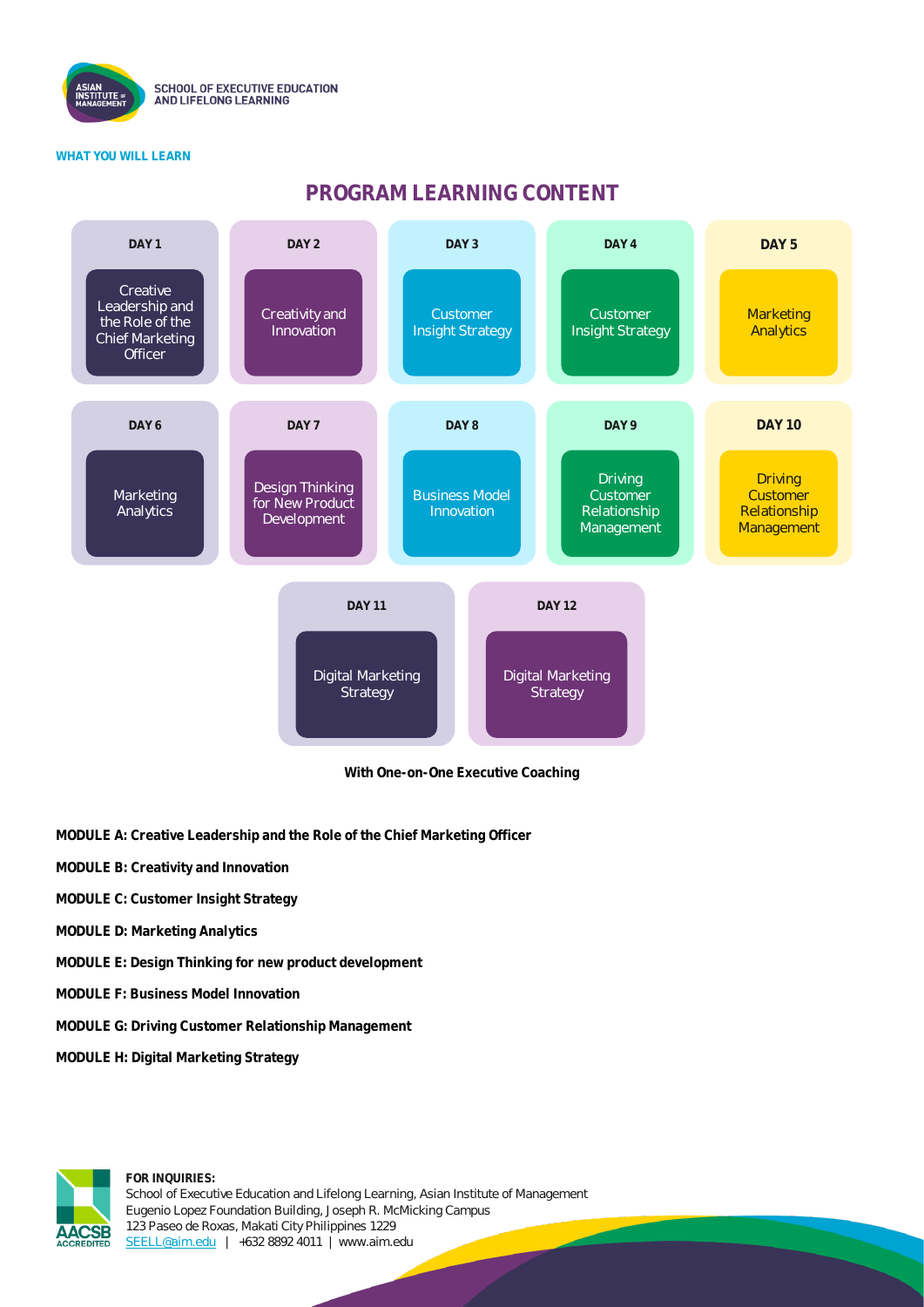

## **Your Program Faculty**



**Alberto G. Mateo, Jr.** Clinical Professor Head, School of Executive Education and Lifelong Learning Asian Institute of Management

Professor Alberto G. Mateo, Jr. is a seasoned business leader, educator, and certified coach. He earned his coaching certification from the NeuroLeadership Institute and is currently a practicing executive coach. Professor Mateo brings with him thirty-four years of progressive experience in the fields of general management, finance, human resources, and management education with multinational sales organizations and academic institutions.

He is currently the Head of the School of Executive Education and Lifelong Learning at the Asian Institute of Management. Before joining AIM, he was the President and Managing Director of HP Inc. and Pfizer, Inc. in the Philippines.



#### **Paolo Mercado**

Founder & President, Creative Economy Council of the Philippines MBA Berlin School of Creative Leadership, Steinbeis University Program Director & Adjunct Faculty, AIM Creative Leadership Program

Paolo Mercado is the founding president of the Creative Economy Council of the Philippines, a think tank group that is advocating for the recognition of creative industries as the country's next economic growth driver. The CECP works closely with creative industries, government agencies and academe to drive a creative economy roadmap including policy, creative industries mapping & incentives, creative cities & clusters, creative tourism, and creative education.

Paolo is a seasoned international marketing & advertising leader with close to 25 years of experience in the field. Paolo spent 12 years with Nestle, first at the Nestle Head Office in Switzerland as Global Manager for Communication and Consumer Insight. He progressed quickly to become SVP Head of Marketing & Consumer Communications for Nestle China and after that as SVP Head of Marketing, Communication and Innovation for Nestle Philippines.

Prior to Nestle, Paolo worked in advertising for more than 12 years. He worked at the Publicis head office in Paris where he first served as International Brand Director and then later as Deputy Worldwide Account Director. He first started as a consumer and audience insight manager in Basic Advertising, and moved up to Head of Strategic Planning, then COO and Managing Director for Publicis in the Philippines.

Paolo graduated Magna cum Laude with a degree in Psychology from the Ateneo de Manila University. Paolo is the first Filipino to graduate from the Berlin School of Creative Leadership executive MBA program where he graduated valedictorian in 2017 for his thesis on creative economy.



**Bryan Joseph Anthony Q. Santiago** Adjunct Faculty Asian Institute of Management

Bryan Santiago is a creative problem solver who is passionate about customers, innovation, and collaboration. He is an Innovation Consultant with 17 years of experience working with Fortune 500 Companies specializing in Innovation Management, Crowd sourcing and Communities of Practice. He is also an experienced Program, Project and Service Delivery Manager. He is currently the Head for Special Projects in Sky Cable Corporation where he is responsible for overseeing and managing Business Transformation and Digital Transformation Projects for the organization. He formerly worked for ABS-CBN Corporation as an Innovation Officer where he was responsible for leading and facilitating Design Thinking and Open Innovation Workshops.

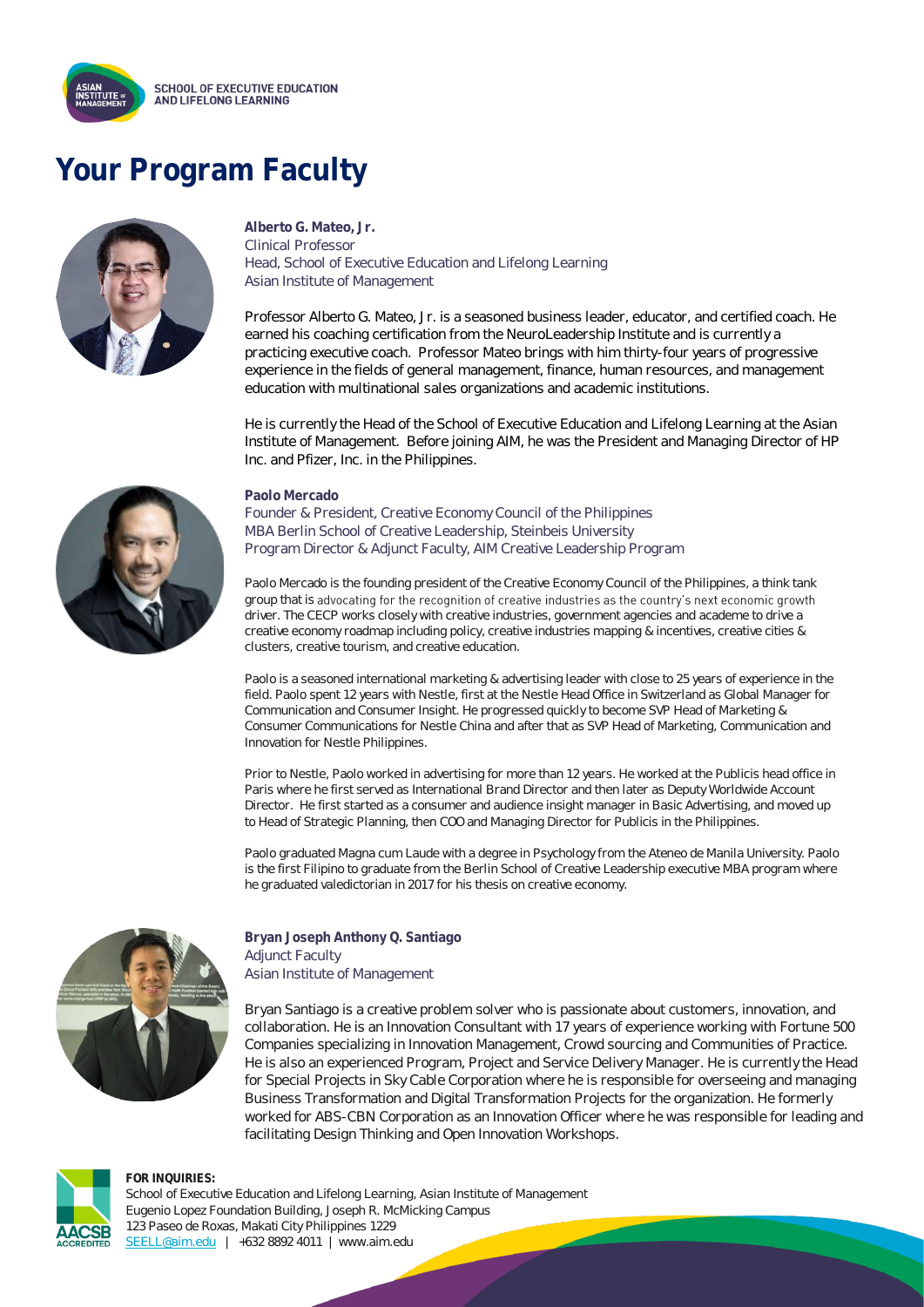

**SCHOOL OF EXECUTIVE EDUCATION** AND LIFELONG LEARNING



**Maria Luisa C. Delayco, PhD** Associate Professor Asian Institute of Management

Professor Luisa's expertise lies in Marketing Research, Consumer Behavior and Social Marketing. As the former Dean and Chair of the Marketing Management Department of the RVR College of Business, De La Salle University, she initiated curriculum development using Outcomes-Based Education for 9 undergraduate programs highlighting the interdisciplinary character of the K to 12 intakes, attained recognition as COE for 3 programs in the College, and attained AUN Qa standard for 2 programs. She also progressed course-related projects to a department-led campaign to address particular societal issues related to the youth segment. She was formerly an Associate Professor for Hankuk University of Foreign Studies, College of Business Administration in Seoul, Korea. She holds a PhD in Communication from the University of the Philippines.



#### **Madhavi Devaraj** Associate Professor and Senior Data Scientist Asian Institute of Management

Professor Madhavi has over 7 years of IT & Data Science Experience and over 15 years of University Level teaching experience at various international universities. She also has over 5 years of handson experience with data mining & Data Analytics tasks which include developing machine learning models, Predictive Analysis, Artificial Intelligence, Deep Learning, Information Extraction, Sentiment Analysis, Building Recommendation Engine, Customer Segmentation, Big Data Analysis, and statistical data mining to solve challenging business problems. She was formerly with Accenture where she served as Data Science Lead. She holds a PhD in Computer Science from the Dr. APJ Abdul Kalam Technical University, India.



**Rafael L. Camus** Clinical Professor, Strategy Asian Institute of Management

Rico has 14 years of management experience in Sales and Marketing, covering various products and industries, including consumer pharmaceuticals and mobile telecommunications. He moved over to the media industry in 2003, with ABS CBN Corp., as convergence became a buzzword and retired there after 17 years in different divisions and responsibilities. His most recent responsibility as Innovation Officer involves consulting with the operating business units and building a culture of innovation. He holds an MBA, with a concentration in Marketing and a minor in Decision Sciences, from the Wharton School of the University of Pennsylvania.



**Dr. Sandeep Puri, PhD** Associate Professor, Marketing Asian Institute of Management

Dr. Sandeep Puri, PhD is an Associate Professor of Marketing at the Asian Institute of Management, Philippines. With around 26 years of work experience in Industry and teaching, he specializes in Sales and Marketing. He worked with Novartis and Trident before starting his academic career. He has significant publications, including two publications in Harvard Business Review. He has more than 75 case study publications with Ivey Publishing, IMD, Lausanne, and WDI Publishing (University of Michigan). His book on Sales and Distribution Management co-authored with Still, Cundiff and Govoni (published with Pearson). He has also co-authored textbook on Global Marketing Management with Keegan (8th edition, published with Pearson). In addition, he has also edited 10 books.

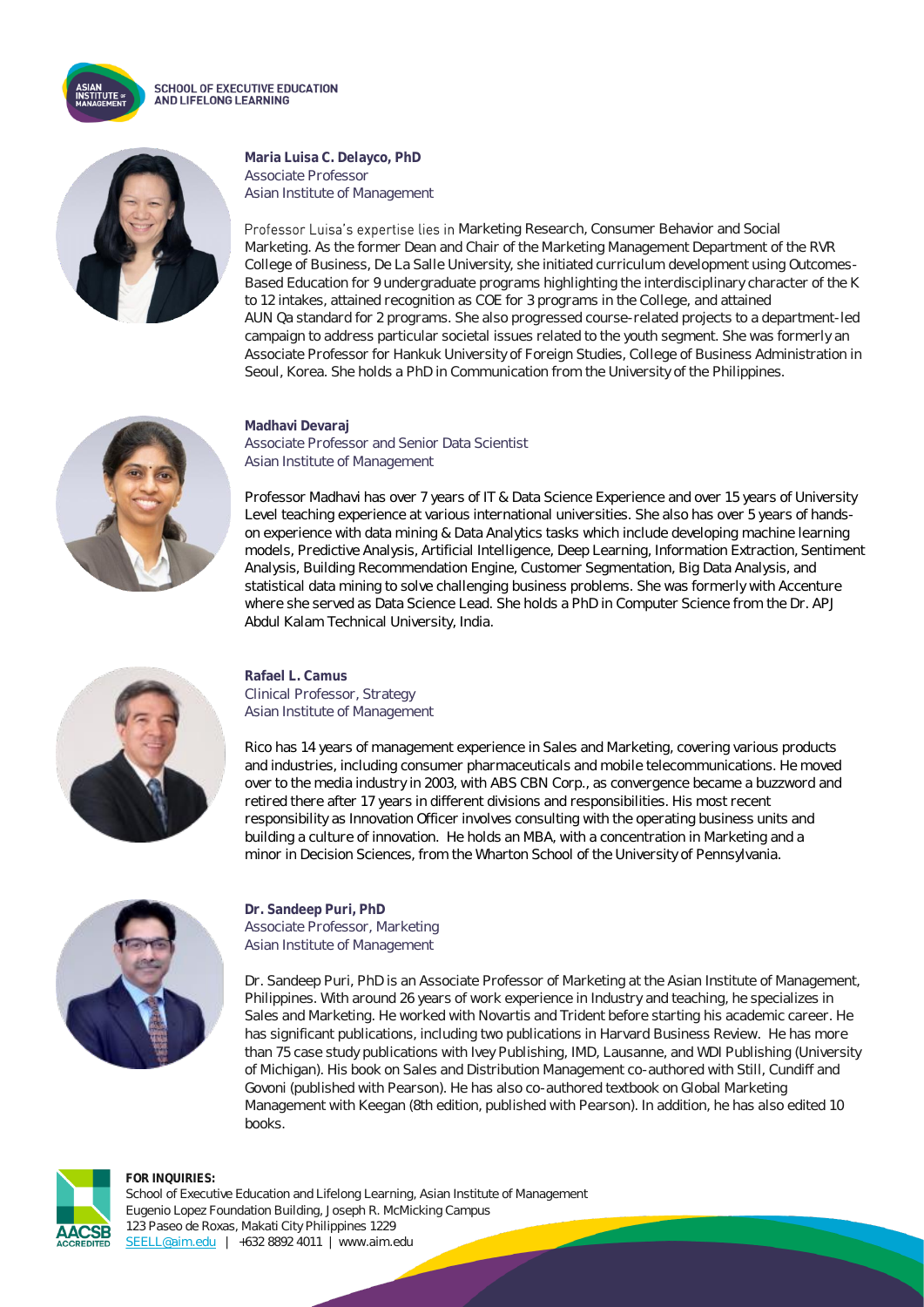

He is a visiting faculty at many prestigious business schools like S P Jain-Singapore, Fachhochschule Vorarlberg-Austria, Varna University of Management-Bulgaria, IMT-Dubai, IMT-Nagpur, Thapar University, IFIM- Bangalore and Great Lakes- India. He has conducted many FDPs on case writing and publishing. He has also done MDPs on CRM and sales management for organizations like Apollo Tyres, Dominos, Reckitt Benckiser and Times of India.



**Rebecca R. Ricalde** Clinical Professor, Marketing Head, School of Executive Education and Lifelong Learning Asian Institute of Management

Professor Rebecca Ricalde began her professional career at Nestle Philippines in 2003, where she went from Sales and Marketing Trainee to Channel Sales Development Manager in four years' time. After obtaining her MBA in the United States in 2011, she became Operations Manager for the Pathways Leadership Program in Arizona and then moved to Amazon in Seattle as its Worldwide Customer Returns Program Manager.

Upon her return to the Philippines in 2013, Professor Rebecca took on the position of Senior Marketing Manager at Ayosdito.ph before joining Voyager Innovations, Inc. as its Assistance Vice President for Digital Commerce. Before joining AIM, Professor Rebecca was the Senior Vice President for Customer Experience at Lazada E-Services Philippines.

Professor Rebecca earned her MBA from the Wharton School of the University of Pennsylvania. She was also a teaching Assistant for an Advance Study Project in Marketing and Director of Wharton Women in Business. She received her Bachelor of Science in Industrial Engineering from the University of the Philippines.